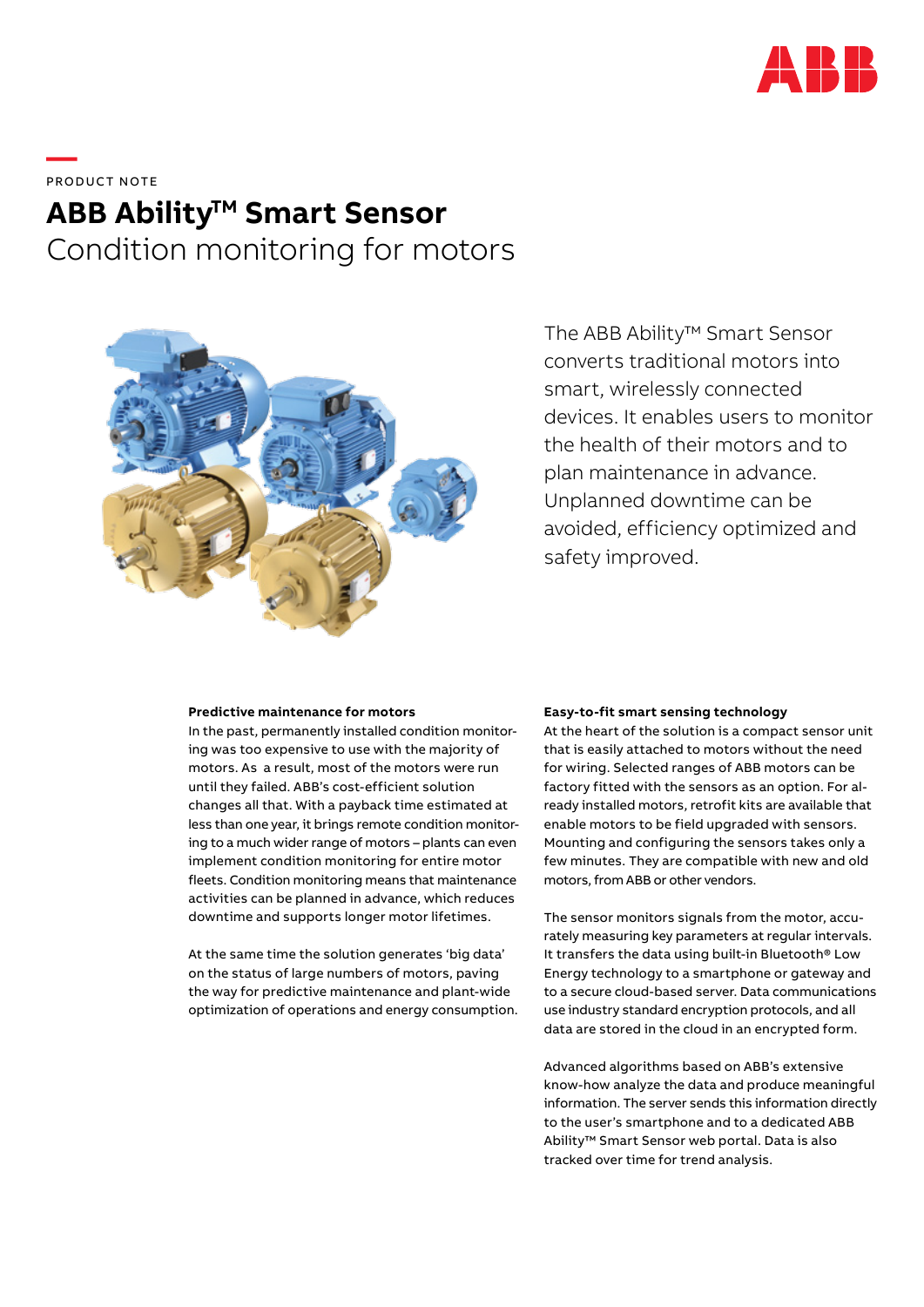

Data export to .csv

#### **Intuitive interface**

Ambient conditions

—

01 ABB's condition monitoring solution for motors: The ABB Ability™ Smart Sensor transmits data via a smartphone or gateway to a secure cloud service. Algorithms analyze the data and convert it into meaningful information, which is sent to the user's smartphone and customer portal.

Users can check the status of their motors at any time with their smartphone via the ABB Ability<sup>™</sup> Smart Sensor app. The interface includes a 'traffic light' display to give a quick overview of all the motors that are being monitored. Users also receive clear recommendations on how to optimize maintenance and save costs.

#### **RED**

Critical issue – failure likely soon. Take action as soon as possible.

### **YELLOW**

Operation can continue but the motor should be watched closely and serviced at the next possible opportunity.

#### **GREEN**

Motor fine – operation can continue.

#### **Smart motors and intelligent maintenance**

ABB Ability™ Smart Sensor converts machines that have always been rather simple into smart, wirelessly connected devices. It provides meaningful information on motor condition and performance, enabling users to put intelligence into their maintenance. Plants can now plan maintenance according to actual needs rather than on the basis of time intervals or operating hours alone. This cuts maintenance costs and reduces or even eliminates unplanned stops.

There are also opportunities to optimize motors' energy consumption. By combining data on the energy consumption levels of individual motors with plant operating information, it is possible to select the most appropriate motors to cut energy costs. The solution supports plant operators' efforts to reduce their overall cost of motor ownership.

#### **Factory of the future with digital powertrains**

Smart, connected factories are the future of manufacturing. ABB Ability™ connects users to the power of the Industrial Internet of Things (IIoT). ABB Ability™ can combine data collected by the motor sensor with data from other connected equipment, such as mounted bearings, gearing, variable-speed drives and pumps. This data can be accessed and analyzed remotely, providing deeper insight into the health of the entire process. ABB offers a unique digital advantage by combining connectivity and data analytics with industrial expertise to make operations efficient, predictable and safe.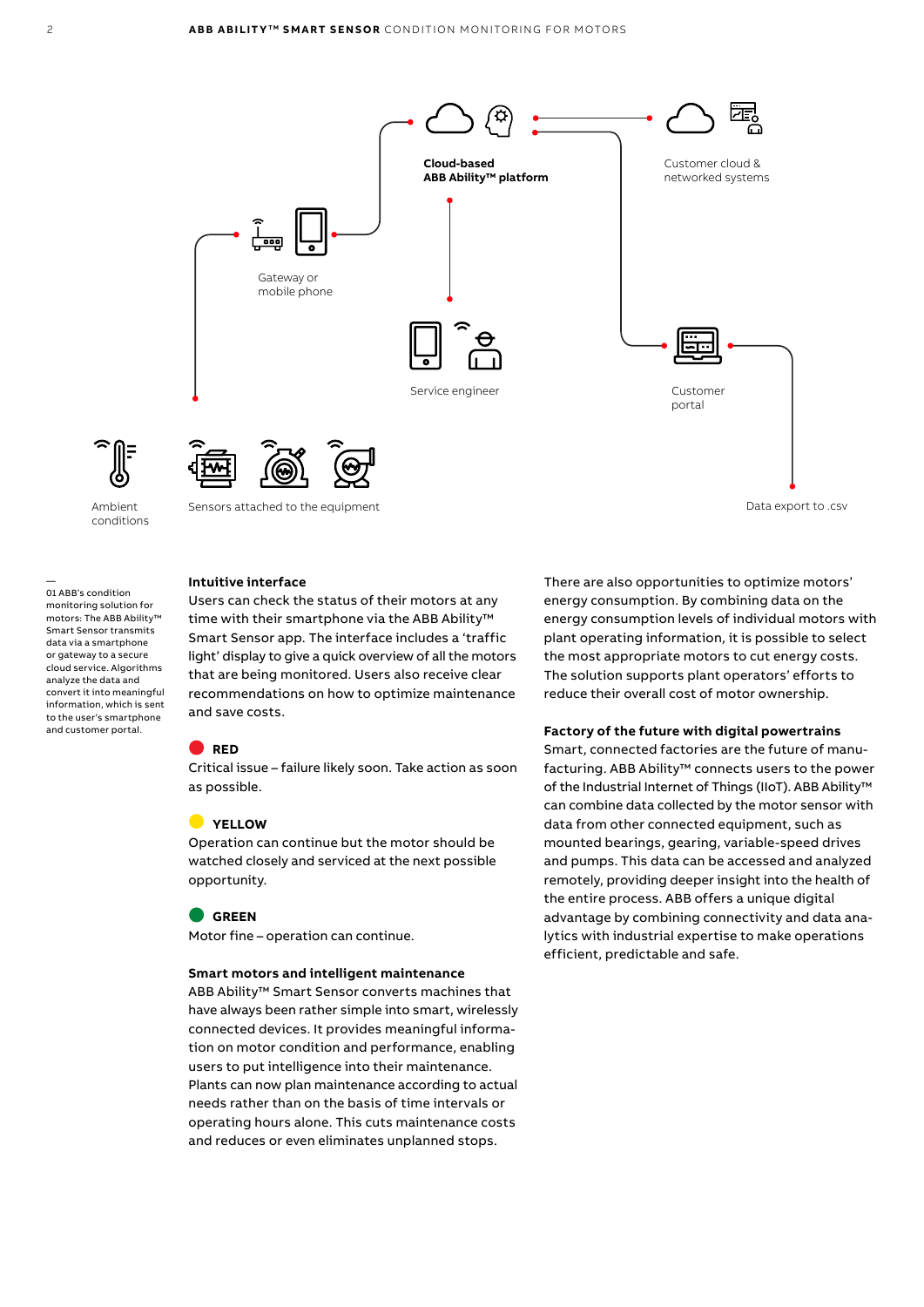| <b>Parameters</b>                                 | Description                                                                               | Availability            |
|---------------------------------------------------|-------------------------------------------------------------------------------------------|-------------------------|
| <b>Measured parameters</b>                        |                                                                                           |                         |
| Vibration: axial, radial, tangential              | mm/s or inch/sec, rms                                                                     | ٠                       |
| Skin temperature                                  | °C or °F                                                                                  | ٠                       |
| Magnetic field                                    | (Data not shown; used in calculations)                                                    | ٠                       |
| Accoustic signals                                 | (Data not shown; used in calculations)                                                    |                         |
| Time                                              | MM:dd:hh:mm:ss                                                                            | ٠                       |
| Vibration fft and time waveform                   | Special report                                                                            | ۰                       |
| <b>Calculated health parameters</b>               |                                                                                           |                         |
| Overall motor condition                           | Traffic light for consolidated status                                                     | $\bullet$               |
| Overall vibration                                 | Traffic light, mm/s or inch/sec, rms                                                      | ٠                       |
| Bearing condition                                 | Traffic light, integer value                                                              | ٠                       |
| Misalignment                                      | Traffic light, %                                                                          | $\bullet$               |
| Unbalance                                         | Traffic light                                                                             | $\bullet$               |
| Bent shaft                                        | Traffic light                                                                             | $\bullet$               |
| Rotor winding health                              | Traffic light                                                                             | $\qquad \qquad \bullet$ |
| <b>Calculated operating parameters</b>            |                                                                                           |                         |
| Output power                                      | kW                                                                                        | ٠                       |
| Operating hours                                   | Hours                                                                                     |                         |
| Number of starts                                  | Integer value                                                                             |                         |
| Speed                                             | Revolutions per minute (rpm)                                                              |                         |
| Motor supply frequency                            | Hz                                                                                        | ٠                       |
| Loading                                           | % of name plate full load power                                                           | $\bullet$               |
| Torque                                            | Nm                                                                                        | $\bullet$               |
| Direction of rotation                             | Clockwise / counterclockwise                                                              | $\qquad \qquad \bullet$ |
| Maintenance advice                                |                                                                                           |                         |
| Alerts, alarms, reminders                         | In app, per e-mail, push, webhook                                                         | ٠                       |
| Regreasing                                        | Remaining hours until next regreasing                                                     | $\bullet$               |
| Sensor unit and battery status                    |                                                                                           | $\bullet$               |
| <b>Certifications</b>                             |                                                                                           |                         |
| IP 66                                             |                                                                                           | ٠                       |
| CE, IC, RCM, EAC, FCC, UL, C-UL, SRE, SUBTEL      |                                                                                           |                         |
| <b>NEC Intrinsically Safe</b>                     | Class 1, Div. 2                                                                           | $\bullet$               |
| <b>IECEx Intrinsically Safe</b>                   | Ex iB IIB T4 Gb, -40 $\degree$ C to +80 $\degree$ C                                       | $\bullet$               |
| Compatibility                                     |                                                                                           |                         |
| Induction motors                                  | Frame sizes<br>IEC: 56 - 500<br>NEMA: 42 - 449, non-standard motors equivalent to IEC 500 |                         |
| Permanent magnet/synchronous<br>reluctance motors |                                                                                           | ٠                       |
| Safe area motors                                  |                                                                                           | ٠                       |
| Hazardous area motors                             |                                                                                           | $\qquad \qquad \bullet$ |
| Continuous and intermittent duty                  |                                                                                           | ٠                       |
| Fixed speed and variable speed                    |                                                                                           | ٠                       |
| Old and new motors                                |                                                                                           | ٠                       |
| ABB and non-ABB motors                            |                                                                                           |                         |

 $\bullet$  = AVAILABLE

• = AVAILABLE IN FUTURE RELEASE (2020)